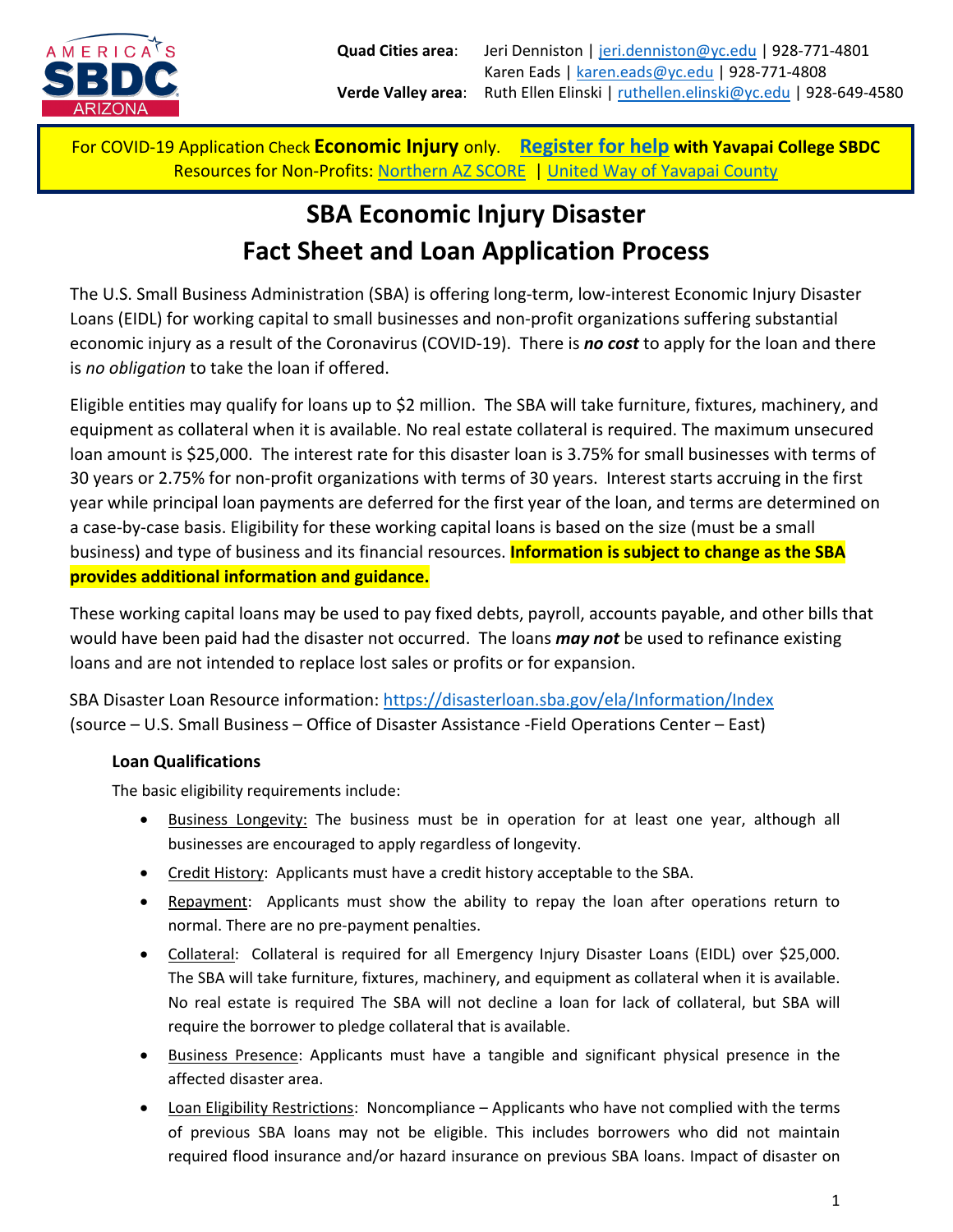

> operation….you NEED to show impact from COVID-19 on operations. Examples are monthmonth and year-year comparisons.

- Multiple Owner Business: Financial information must be provided for all owners or principals of the business.
- Multiple Business Locations: Each location may be addressed as a separate business for the purposes of requesting loans.

### **Basic Filing Requirements:**

- Completed SBA loan application (SBA Form 5) or (SBA Form 5C for Sole Proprietorship)
- Tax Information Authorization Form for the applicant, principals and affiliates (IRS Form 4506T)
- Complete copies of the most recent Federal Income Tax Return **(only required for loan applications greater than \$500K)**
- Schedule of Liabilities (SBA Form 2202)
- Personal financial statement (SBA Form 413)

#### *Note: Other information that may be required:*

- Complete copy, including all schedules, of the most recent Federal income tax return for principals, general partners or managing member, and affiliates (see filing requirements for more information).
- If the most recent Federal income tax return has not been filed, a year-end profit-andloss statement and balance sheet for that tax year.
- A current year-to-date profit-and-loss statement.
- Additional Filing Requirements (SBA Form 1368) providing monthly sales figures. (This is especially important for Economic Injury Disaster Loans.)

# **Information Required to complete the loan application on pages 2-4.**

## **The forms listed on pages 2-4 are within the SBA Online Application system. You do not need to gather them separately.**

#### **SBA Form 5** – Disaster Business Loan Application

- Legal Name (must be *exactly the same* as shown on tax forms)
- Trade Name
- Address
- Phone Number
- Federal E.I.N.
- Type of Business
- Amount of Loan Request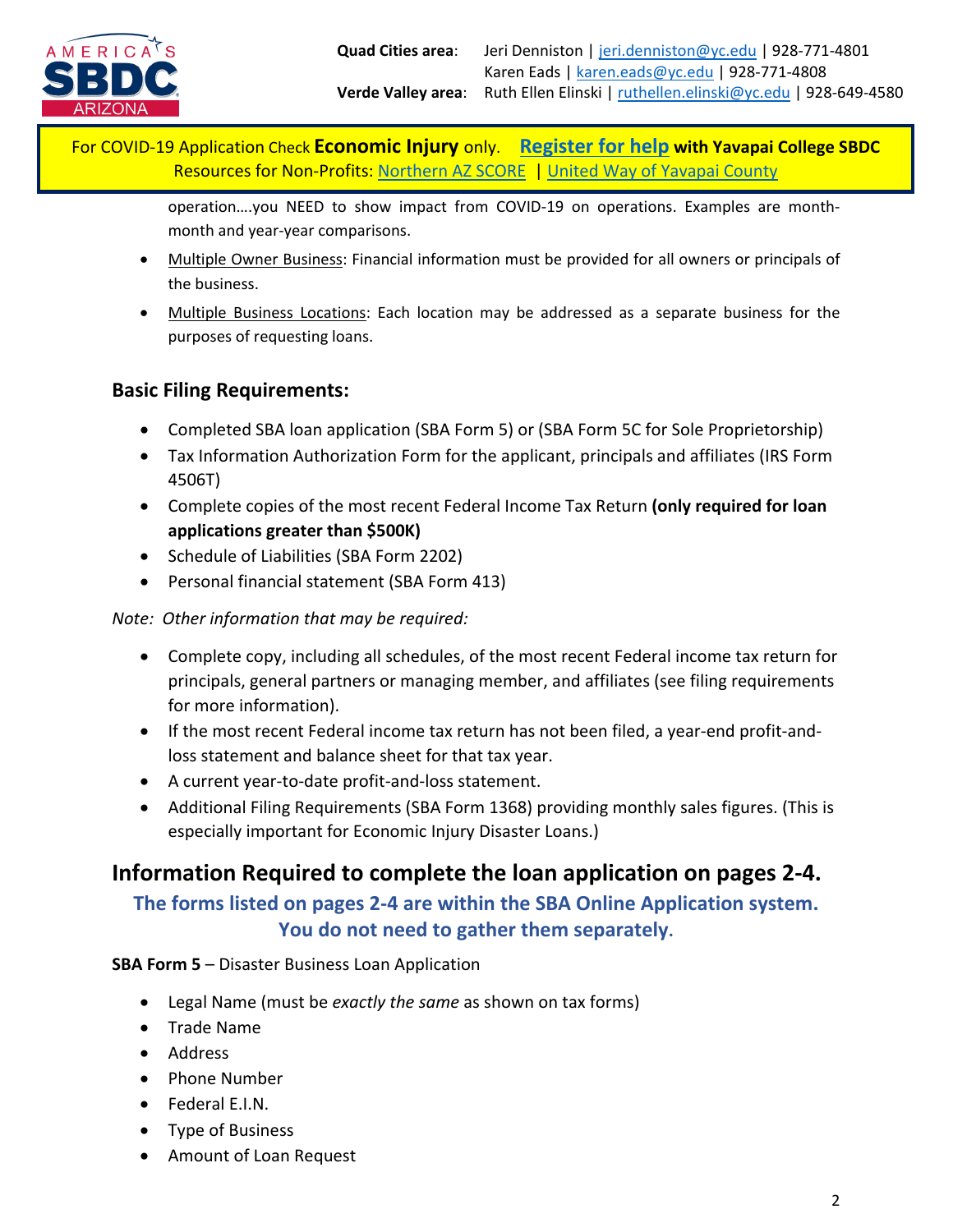

- Under Current Management Since Date
- Date Business Established
- Number of Employees
- Name, Title, Social Security Number, Telephone number, % ownership, Birthdate and Place of Birth for each sole proprietor; limited partner who owns 20% or more interest and general partner; stockholder owning 20% or more voting stock.
- Organization type

#### **IRS Form 4506T**

- Name (must be *exactly the same* as shown on tax forms)
- Social Security Number on tax return, individual taxpayer identification number, or employer identification number
- Current name and addressed
- Previous address shown on last return filed if different than current address
- Customer file number (optional)
- Transcript Requested Tax form number (1040), 1065, 1120, etc.)
- Year(s) or Period(s) requested

**SBA Form 1368** –Monthly Sales Figures (may be required)

- Monthly Sales Figures beginning 3 years prior to the disaster and continuing through the most recent month available. (Note – figures each year should reconcile to the sales figures on your tax returns for the corresponding fiscal year)
- Optional (recommended) Financial forecast for income and expense during the period affected by the disaster until normal operations resume.

| <b>Net Sales</b>   | Expenses                            |
|--------------------|-------------------------------------|
| Cost of Goods Sold | Net Profit/Loss before Income taxes |
| Gross Profit       |                                     |

#### **SBA Form 2202** – Schedule of Liabilities

- Name of Creditor
- Original Amount of Note, Mortgage or Accts. Payable
- Original Date of Note, Mortgage or Accts. Payable
- Current Balance
- Maturity Date (note if current or delinquent)
- Payment Amount per month or year
- How Secured